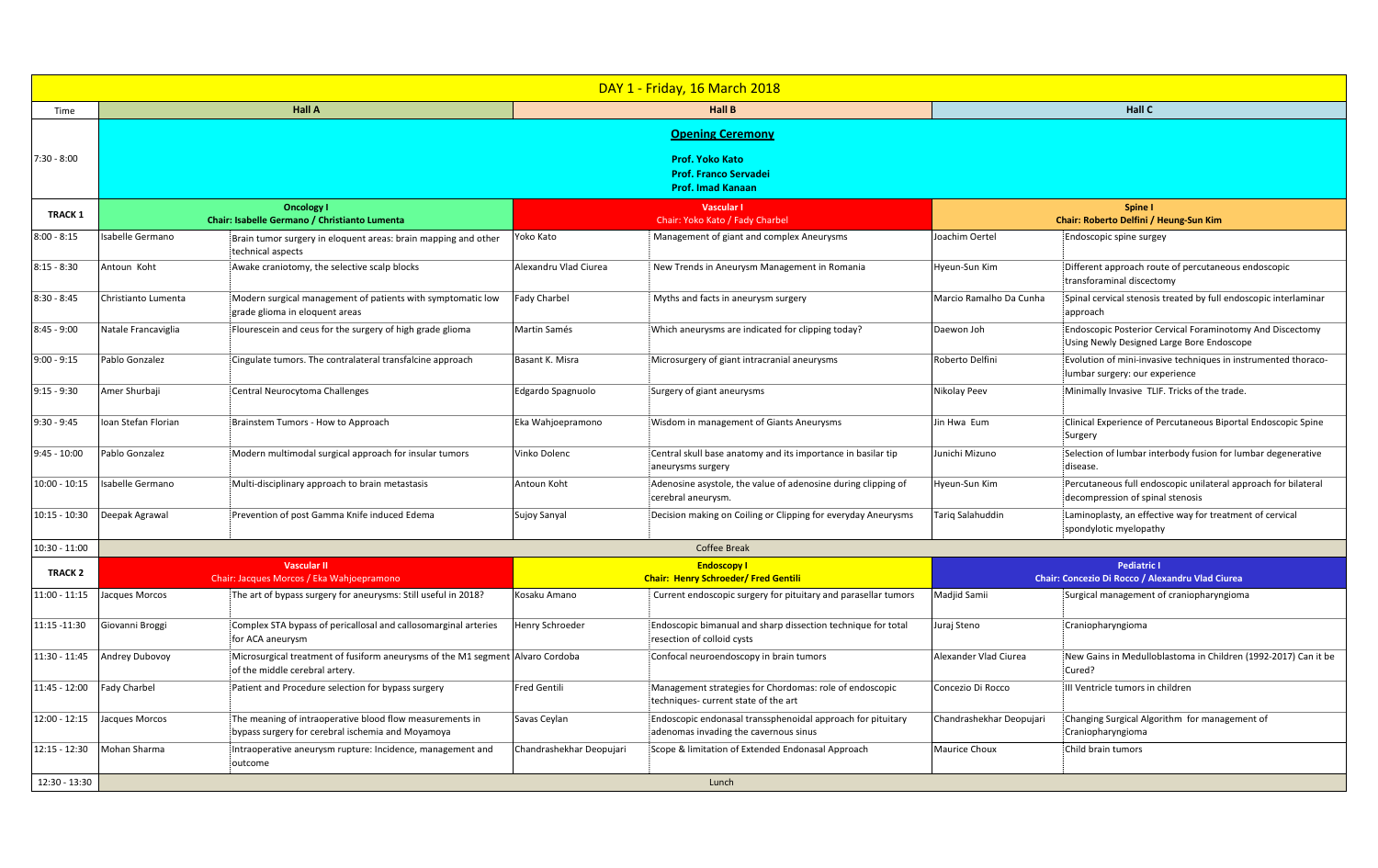| <b>TRACK 3</b>  | <b>Oncology II</b><br>Chair: Necmettin Pamir / Basant Misra / Kalangu Kazadi |                                                                                                       |                          | <b>Endoscopy II</b><br><b>Chair: Savas Ceylan / Andre Grotenhuis / Ramesh Nair</b>                                       | <b>Ethics, Research and Education</b><br><b>Chair: Tiit Mathiesen / Ahmed Ammar</b> |                                                                                                                   |  |
|-----------------|------------------------------------------------------------------------------|-------------------------------------------------------------------------------------------------------|--------------------------|--------------------------------------------------------------------------------------------------------------------------|-------------------------------------------------------------------------------------|-------------------------------------------------------------------------------------------------------------------|--|
|                 |                                                                              |                                                                                                       |                          |                                                                                                                          |                                                                                     |                                                                                                                   |  |
| 13:30 - 13:45   | Necmettin Pamir                                                              | An alternative clnical classification scheme is required for<br>sphenoid wing meningiomas             | Sivashanmugam Dhandapani | Meta-analysis of cavernous sinus invasion in pituitary adenomas<br>and comparison of endocsopy and microscopy            | Tiit Mathiesen                                                                      | The difference between Scientific and Medical evidence                                                            |  |
| 13:45 - 14:00   | Nyoman Golden                                                                | Surgical treatment of sphenoorbital meningiomas: Complete<br>resection or relief of symptoms?         | Julius July              | Single nostril endoscopic transphenoid surgery for pituitary<br>adenoma, results of 512 cases.                           | Tetsuo Kanno                                                                        | Warm eyes for the weak patients. Socio-Medical supports as a<br>neurosurgeon                                      |  |
| $14:00 - 14:15$ | Fred Gentili                                                                 | Anterior skull base meningiomas: the role of endoscopic<br>techniques-indications and limitations     | Tariq Salahuddin         | Endoscopic Endonasal Anterior Skull Base Surgery for the Removal Anil Nanda<br>of Space Occupying Lesions                |                                                                                     | Momento Mori History-Public Health                                                                                |  |
| $14:15 - 14:30$ | Kalangu Kazadi                                                               | Parasagittal meningioma                                                                               | Andre Grotenhuis         | Surgery for colloid cyst                                                                                                 | Franco Servadei                                                                     | Neurosurgery education                                                                                            |  |
| 14:30 - 14:45   | <b>Martin Bettag</b>                                                         | The Contralateral Interhemispheric Approach to Deep Seated<br><b>Falcine Meningiomas</b>              | <b>Fred Gentili</b>      | The role of endoscopic surgery in anterior skull base lesions                                                            | Victor Hugo Perez                                                                   | Neuroanatomical findings in axial, saggital & coronal sections of<br>human brain, stained with Mulligan Technique |  |
| 14:45 - 15:00   | <b>Benedicto Oscar Colli</b>                                                 | Tentorial meningiomas: Surgical Technique and follow-up review                                        | Savas Ceylan             | Extended endoscopic approach: infrachiasmatic corridor (Tb. Sella Giovanni Broggi<br>meningioma, craniopharyngioma etc.) |                                                                                     | The role of virtual surgery for residents training                                                                |  |
| $15:00 - 15:15$ | Christianto Lumenta                                                          | Meningioma Surgery: Outcome Comparison Between Younger and Henry Schroeder<br><b>Elderly Patients</b> |                          | Endoscope-assisted microsurgical resection of epidermoids and<br>dermoids                                                | Lukas Rasulic                                                                       | Facing the challenges in peripheral nerve surgery in 21st century                                                 |  |
| $15:15 - 15:30$ | Roberto Delfini                                                              | Craniospinal Meningiomas                                                                              | <b>Martin Bettag</b>     | Treatment options in Rathke's cleft cysts                                                                                | <b>Ahmed Ammar</b>                                                                  | Values Based Medicine in Neurosurgery- medical ethics in practice                                                 |  |
| 15:30 - 16:00   |                                                                              |                                                                                                       |                          | <b>Coffee Break</b>                                                                                                      |                                                                                     |                                                                                                                   |  |
| <b>TRACK 4</b>  | <b>Oncology III</b><br><b>Chair: William Couldwell / Martin Bettag</b>       |                                                                                                       |                          | <b>Functional I</b>                                                                                                      | <b>Complications</b>                                                                |                                                                                                                   |  |
|                 |                                                                              |                                                                                                       |                          | Chair: Antoun Koht / Alberto Delitala / Faisal Alotaibi                                                                  | <b>Chair: Keki Turel / Stefan Florian</b>                                           |                                                                                                                   |  |
| $16:00 - 16:15$ | Alexandra Kunz                                                               | Evolution of the Orbit and its Legacy of Predation                                                    | Peter Winkler            | Epilepsy surgery - seven steps to make it better                                                                         | <b>Fred Gentili</b>                                                                 | Complications in Skull Base Surgery: Lessons learned over 30 years                                                |  |
| $16:15 - 16:30$ | Van He Dong                                                                  | The surgical treatment of tumor of anterior skull base by supra-<br>orbital keyhole approach          | Azmi Alias               | Curative resection for lesional refractory epilepsy in children                                                          | <b>Stefan Florian</b>                                                               | Complications of AVM surgery                                                                                      |  |
| 16:30 - 16:45   | Panagiotis Selviaridis                                                       | Supraorbital keyhole approach for meningiomas of anterior cranial Faisal A.J. Alotaibi<br>fossa       |                          | Surgical Approaches Based on Intraoperative Electrical Cortical<br><b>Brain Mapping During Epilepsy Surgery</b>          | Suresh Nair                                                                         | A case of "Complications in Vestibular Schwannoma Surgery and<br>lessons learnt'                                  |  |
| $16:45 - 17:00$ | Maurizio lacoangeli                                                          | A "360 degree" surgical approaches for orbital tumors                                                 | Giovanni Broggi          | Neuromodulation for epilepsies treatment                                                                                 | <b>Gopal Sharma</b>                                                                 | Does intraoperative rupture of cerebral aneurysm influence the<br>outcome of aneurysm surgery?                    |  |
| 17:00 - 17:15   | Jacques Morcos                                                               | Cavernous sinus surgery: A spectrum of indications, techniques<br>and judgement                       | Andrey Sitnikov          | Awake-awake-awake craniotomy in surgical treatment of<br>intractable epilepsy                                            | Asra Al Fauzi                                                                       | <b>Extreme complication of VP Shunt</b>                                                                           |  |
| $17:15 - 17:30$ | William Couldwell                                                            | Hearing preservation with vesibular schwannoma                                                        | Marwan Najjar            | Surgery Outcome for MRI negative Epilepsy                                                                                | Azmi Alias                                                                          | Management of Complications related to Endoscopic Endonasal<br>Surgery of the Anterior Midline Skull Base         |  |
| 17:30 - 17:45   | Amir Samii                                                                   | Intraoperative visualization in neurosurgery                                                          | Sarat Chandra            | Strategies to localize the epileptogenic networks in MRI negative<br>drug refractory epilepsy                            | Nikolay Peev                                                                        | Latrogenic cervical spine instability                                                                             |  |
| 17:45 - 18:00   | William Couldwell                                                            | The extreme lateral transodontoid approach (ELTO)                                                     | Zainal Mutaqqin          | Cost Effective pre-surgical evaluation for refractory epilepsies                                                         | Salman Sharif                                                                       | Endoscopic CSF Fistula Repair Evaluation Score, Can it be<br>Validated?                                           |  |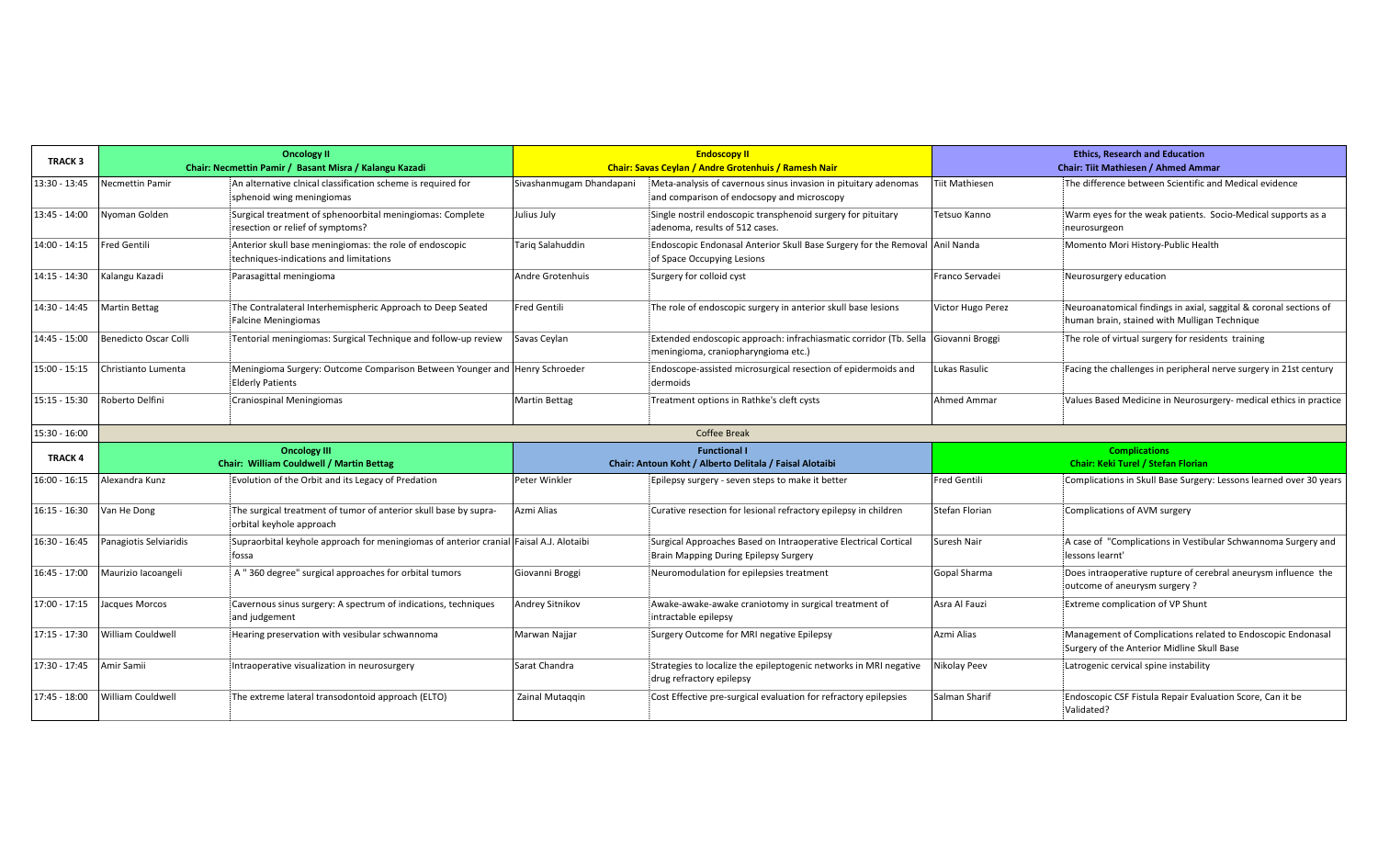| DAY 2 - Saturday, 17 March 2018 |                                |                                                                                                                 |                                                       |                                                                                                                          |                                                              |                                                                                                                                         |  |
|---------------------------------|--------------------------------|-----------------------------------------------------------------------------------------------------------------|-------------------------------------------------------|--------------------------------------------------------------------------------------------------------------------------|--------------------------------------------------------------|-----------------------------------------------------------------------------------------------------------------------------------------|--|
| <b>Time</b>                     | <b>Hall A</b>                  |                                                                                                                 |                                                       | <b>Hall B</b>                                                                                                            | <b>Hall C</b>                                                |                                                                                                                                         |  |
| <b>TRACK 1</b>                  |                                | <b>Oncology IV</b><br>Chair: Takeshi Kawase / Francesco Tomasello / Anil Nanda                                  |                                                       | <b>Vascular III</b><br><b>Chair: Vladimir Benes / Volker Seifert</b>                                                     | <b>Spine II</b><br><b>Chair: Suresh Nair / Salman Sharif</b> |                                                                                                                                         |  |
| $8:00 - 8:15$                   | Benedicto Oscar Colli          | Tubercullum sellae and olfactory groove meningiomas:<br>transcranial approaches and follow-up review            | Eka Wahjoepramono                                     | Special imaging in the surgery of brainstem cavernous angioma Virendra Sinha                                             |                                                              | Surgery for Craniovertevral junction and anomalies using 3D<br>printed model: Pilot study.                                              |  |
| $8:15 - 8:30$                   | Takeshi Kawase                 | Parasellar Tumors: Less Invasive Surgery Based on Meningeal<br>Anatomy                                          | Julius July                                           | Anterior circulation aneurysms, avoiding premature rupture.                                                              | Oleksandr Voznyak                                            | Surgical treatment of intramedullary tumor                                                                                              |  |
| $8:30 - 8:45$                   | Mitsuhiro Hasegawa             | Preservation of visual function during parasellar meningioma<br>surgery                                         | Mika Niemela                                          | Characteristics, treatment and long-term prognosis of patients   Mahmood Qureshi<br>with cavernomas in unusual locations |                                                              | Management of Spinal Tuberculosis                                                                                                       |  |
| $8:45 - 9:00$                   | Panagiotis Selviaridis         | Meningiomas of the cerebellopontine angle                                                                       | Sukru Caglar                                          | Treatment of spinal AVM                                                                                                  | Franco Servadei                                              | New devices in spinal tumor surgery                                                                                                     |  |
| $9:00 - 9:15$                   | Francesco Tomasello            | Petrosal meningiomas: intraoperative multimodal assistance to<br>microsurgical resection                        | Amir Dehdashti                                        | Surgery for brainstem cavernous malformations.                                                                           | Amer AlShurbaji                                              | Rare intraspinal lesions?                                                                                                               |  |
| $9:15 - 9:30$                   | Jose Landeiro                  | Supracerebellar approach for petroclival tumors                                                                 | Oleksandr Voznyak                                     | Brainstem Cavernomas Surgery                                                                                             | Marcio Ramalho Da Cunha                                      | Lumbar nerve root entrapment treated by full endoscopic<br>interlaminar approach                                                        |  |
| $9:30 - 9:45$                   | Jie Tang                       | Surgical management of large and giant petroclival meningioma                                                   | <b>Vladimir Benes</b>                                 | Cavernoma: What we don't know yet                                                                                        | Suresh Nair                                                  | Cervical intramedullary tumors and Maslow's Hammer                                                                                      |  |
| $9:45 - 10:00$                  | Vinko Dolenc                   | Central skull base anatomy importance in CSB tumours surgery<br>and the future perspectives                     | Mika Niemela                                          | Characteristics, treatment and long-term prognosis of pediatric Roberto Delfini<br>aneurysm patients                     |                                                              | Intramedullary ependymomas: factors predicting outcome                                                                                  |  |
| $10:00 - 10:15$                 | <b>Torstein Meling</b>         | Craniofacial resections of anterior skull base lesions                                                          | <b>Volker Seifert</b>                                 | Controlled CBF reduction during surgery of complex<br>intracranial aneurysms surgery                                     | Isabelle Germano                                             | Radiosurgery for spine tumors                                                                                                           |  |
| $10:15 - 10:30$                 | Anil Nanda                     | Butchery vs Beauty M                                                                                            | <b>Fady Charbel</b>                                   | Vertebro-Basilar Insufficiency: A New Frontier for<br>Neurosurgery                                                       | Salman Sharif                                                | Guiding the Course of Spinal Metastases, Patient Factors or<br>Disease Factors?                                                         |  |
| $10:30 - 11:00$                 |                                |                                                                                                                 |                                                       | <b>Coffee Break</b>                                                                                                      |                                                              |                                                                                                                                         |  |
| <b>TRACK 2</b>                  |                                | Vascular IV<br>Chair: Fady Charbel / Edgardo Spagnuolo                                                          | <b>Trauma</b><br>Chair: Franco Servadei/ Iype Cherian |                                                                                                                          | <b>Nursing Forum</b><br><b>Chair: Nancy Taber</b>            |                                                                                                                                         |  |
|                                 | 11:00 - 11:15   Vladimir Benes | Surgery of Intracranial AVM                                                                                     | Franco Servadei                                       | WFNS report on HT                                                                                                        | Dao Ngoc Anh                                                 | Nursing care of patients with stroke at Neurosurgery Centre, Viet<br>Dduc University Hospital in recent years                           |  |
| 11:15 -11:30                    | Edgardo Spagnuolo              | Surgical treatment of AVMs with and without endovascular<br>preoperative treatment                              | Ashok Mahapatra                                       | Current management of Optic Nerve Injury with 1000 patients Phung Thi Hanh<br>experience                                 |                                                              | Assessment of delirium in neurosurgical patients and some related<br>factors in Neurosurgery Department 1, Viet duc university hospital |  |
| 11:30 - 11:45 Sujoy Sanyal      |                                | Total onyx obliteration of AVM possibilities and risks                                                          | Duong Dai Ha                                          | The management of trauma brain injury in Vietnam                                                                         | Nguyen Thi Hang                                              | Assessment of agitation, related factors of agitation, effectiveness<br>of some ways of the use of sedative drugs in patients with TBI  |  |
| 11:45 - 12:00                   | Gopal Sharma                   | Surgical management of cerebral AVMs                                                                            | Nasri Khouri                                          | Injury prevention, modified Think First Program, 10 year<br>progress report                                              | Roman Keleman                                                | Patient management of neurosurgical and critical care unit<br>2017/2018                                                                 |  |
| $12:00 - 12:15$                 | Amir Dehdashti                 | <b>Complex AVMs Surgery</b>                                                                                     | Alvaro Cordoba                                        | Stem cells implants by Neuroendoscopy in spinal cord injury<br>and ALS                                                   | Nancy Taber                                                  | Preprocedure preparation and management of patients with<br>pituitaty tumorsusing transsphenoidal approach                              |  |
| $12:15 - 12:30$                 | Mika Niemela                   | Characteristics, treatment and long-term prognosis of patients<br>with intracranial dural ateriovenous fistulas | lype Cherian                                          | Cisternostomy- A new era begins                                                                                          |                                                              |                                                                                                                                         |  |
| 12:30 - 13:30                   | Lunch                          |                                                                                                                 |                                                       |                                                                                                                          |                                                              |                                                                                                                                         |  |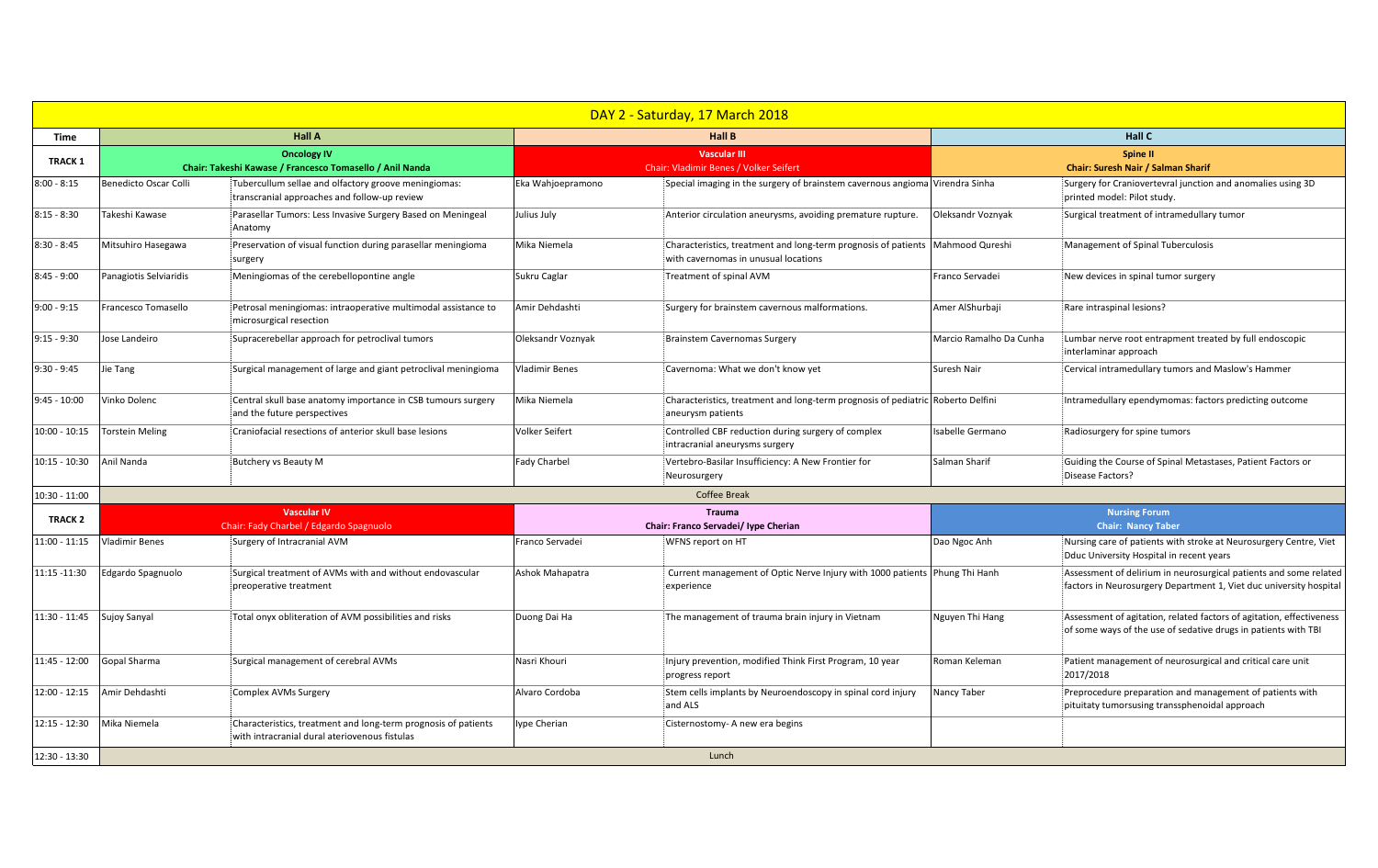| <b>TRACK 3</b>               |                        | <b>Oncology V</b><br>Chair: Madjid Samii / Mario Ammirati / Luciano Mastronardi                                            | <b>Functional II</b><br>Chair: Giovanni Broggi / Van-He Dong |                                                                                                           | <b>Pediatric II</b><br>Chair: Juraj Steno / Ulrich Thomale / Azmi Alias                                                                                                  |                                             |                                                                                                                     |
|------------------------------|------------------------|----------------------------------------------------------------------------------------------------------------------------|--------------------------------------------------------------|-----------------------------------------------------------------------------------------------------------|--------------------------------------------------------------------------------------------------------------------------------------------------------------------------|---------------------------------------------|---------------------------------------------------------------------------------------------------------------------|
|                              |                        |                                                                                                                            |                                                              |                                                                                                           |                                                                                                                                                                          |                                             |                                                                                                                     |
| 13:30 - 13:45                | <b>Florian Roser</b>   | On the shoulder of giants: Improvement in vestibular schwannoma Francesco Tomasello<br>surgery over the last three decades |                                                              |                                                                                                           | Complication avoidance in MicroVascular Decompression<br>(MVD) for trigeminal neuralgia.                                                                                 | Concezio Di Rocco                           | Complex craniosynostoses                                                                                            |
| 13:45 - 14:00                | Luciano Mastronardi    | New technologies for the surgical treatment of acoustic neuromas  Keki Turel                                               |                                                              |                                                                                                           | Outcome of MVD for Trigeminal neuralgia                                                                                                                                  | Azmi Alias                                  | Management of Rare Complications of Cranial Expansion Surgery<br>of Craniosynostosis in Children                    |
| $14:00 - 14:15$              | Basant K. Misra        | Surgical strategy in Acoustic Neuroma                                                                                      | Van He Dong                                                  |                                                                                                           | Prognostic Factors in Microvascular Decompression for<br>Trigeminal Neuralgia                                                                                            | Ashok Mahapatra                             | Anterior encephalocele - personal experience of 140 cases.                                                          |
| $14:15 - 14:30$              | Isao Kitahara          | Surgery of standard acoustic neuroma fro facial nerve preservation Giovanni Broggi                                         |                                                              |                                                                                                           | Considerations after more than 1000 cases of MVD for<br><b>Functional diseases of Cranial Nerves</b>                                                                     | <b>Florian Roser</b>                        | Atlanto-axial instability in the pediatric population: diagnostics<br>and treatment                                 |
| $14:30 - 14:45$              | Suresh Nair            | Pathological anatomy of arachnoid in large vestibular<br>schwannoma, facial nerve preservation                             | Claudio Yampolsky                                            |                                                                                                           | Motor cortex stimulation in neuroathic and central pain.                                                                                                                 | Juraj Steno                                 | Glioma of the chiasmand hypothalamus, what is the optimum<br>extent of surgical resection and adjuvant therapy used |
| 14:45 - 15:00                | Jie Tang               | Image guided techniques in jugular foramen surgery                                                                         | Ahmed Alkhani                                                | Advances in stereotactic surgery for refractory dystonia                                                  |                                                                                                                                                                          | Henry Schroeder                             | Endoscopic endonasal resection of suprasellar<br>craniopharyngeomas                                                 |
| 15:00 - 15:15                | <b>Tiit Mathiesen</b>  | Long term outcomes of non-radical surgery for vestibular<br>schwannoma                                                     |                                                              | Revisiting the selective vestibular neurotomy for intractable<br>Maurizio lacoangeli<br>Ménière's disease |                                                                                                                                                                          | <b>Ulrich Thomale</b>                       | Challenges in pediatric tumor management                                                                            |
| $15:15 - 15:30$              | Madjid Samii           | How is the concept of treatment in vestibular schwannoma today?   Faisal Alotaibi                                          |                                                              | Deep Brain Stimulation for Young Children: Technical<br>Challenges and Long Term Lead Position            |                                                                                                                                                                          | Ioan Alexandru Florian                      | Brainstem cavernomas in Infancy - case reports                                                                      |
| 15:30 - 16:00                |                        |                                                                                                                            |                                                              |                                                                                                           | <b>Coffee Break</b>                                                                                                                                                      |                                             |                                                                                                                     |
|                              |                        | <b>Oncology VI</b>                                                                                                         |                                                              |                                                                                                           | <b>Young Neurosurgeon Forum</b>                                                                                                                                          |                                             | <b>Pediatric III</b>                                                                                                |
| <b>TRACK 4</b>               |                        | <b>Chair: José Landeiro / Suresh Nair</b>                                                                                  |                                                              | <b>Chair: Homoud AlDahash</b>                                                                             |                                                                                                                                                                          | <b>Chair: Mauric Choux / Alexandra Kunz</b> |                                                                                                                     |
| 16:00 - 16:15                | <b>Torstein Meling</b> | Meningiomas, are we making any progress?                                                                                   | $16:00 - 16:10$<br>$16:10 - 16:20$                           | David Chan<br>Fahad Alkherayf                                                                             | The use of tranexamic acid for traumatic brain injury<br>with contusions or traumatic subarachnoid<br>haemorrhage<br>Minimizing operative risks in endoscopic skull base | Alexandra Kunz                              | Evolution of the Choroid Plexus as a Portal to Homeostasis                                                          |
|                              |                        |                                                                                                                            |                                                              |                                                                                                           | surgery                                                                                                                                                                  |                                             |                                                                                                                     |
| 16:15 - 16:30   Martin Sames |                        | Results of microsurgical treatment of vestibular schwannomas<br>$(1969 - 2017)$                                            | $16:20 - 16:30$                                              | <b>Wang Long</b>                                                                                          | Internal Maxiliary artery bypass with radial artery graft   Maurice Choux<br>for treatrment of giant aneurysms                                                           |                                             | Management of Hydrocephalus                                                                                         |
|                              |                        |                                                                                                                            | 16:30 - 16:40                                                | Yazid Maghrabi                                                                                            | Treatment outcome of glioblastoma                                                                                                                                        |                                             |                                                                                                                     |
| 16:30 - 16:45 Suresh Nair    |                        | Trigeminal schwannomas: An Institutional operarative experience $16:40 - 16:50$<br>of 99 cases                             |                                                              | Anton Shatokhin                                                                                           | Analysis of using coflex in long term outcomes                                                                                                                           | <b>Ulrich Thomale</b>                       | Hydrocephalus                                                                                                       |
|                              |                        |                                                                                                                            | $16:50 - 17:00$                                              | Hee Jun Yoo                                                                                               | The natural course of atypical meningioma after surgery<br>without adjuvant treatment                                                                                    |                                             |                                                                                                                     |
| $16:45 - 17:00$              | Sebastien Froehlich    | Surgical strategies for skull base chordomas                                                                               | $17:00 - 17:10$                                              | M. Gaber Abdel Tawab                                                                                      | Far lateral disc prolapse: surgical options                                                                                                                              | Salman Sharif                               | Changing Entry Point for ETV - How I Do It                                                                          |
| $17:00 - 17:15$              | <b>Volker Seifert</b>  | Petroclival meningiomas: Shifting treatment paradigms over three   17:10 - 17:20<br>decades - The Frankfurt Experience     |                                                              | Ibrahim Affan                                                                                             | Systematic review of decompressive surgery for spinal<br>metastasis                                                                                                      | Giovanni Broggi                             | Pineal Region Tumors                                                                                                |
|                              |                        |                                                                                                                            | 17:20 - 17:30                                                | Aljohara Aldahish                                                                                         | Endoscopic transnasal resection of midline skull base<br>meningioma (outcome)                                                                                            |                                             |                                                                                                                     |
| $17:15 - 17:30$              | Mario Ammirati         | Cranio-cervical tumor surgery                                                                                              | 17:30 - 17:40                                                | Eid Al-Shamary                                                                                            | Extended endoscopic approach outcome and<br>complications                                                                                                                | <b>Tiit Mathiesen</b>                       | Pineal cyst update                                                                                                  |
| $17:30 - 17:45$              | José Landeiro          | Foramen magnum tumors; What's new?                                                                                         | 17:40 - 17:50                                                | Abdulaziz Algahtani                                                                                       | Innovative real CSF leak simulation model for skull base Ahmed Ammar<br>training: human cadaveric designs                                                                |                                             | Dandy Walker Syndrome- A new concept for understanding and<br>management                                            |
| 17:45 - 18:00                | Oleksandr Voznyak      | Foramina magnum meningioma surgical treatment                                                                              | $17:50 - 18:00$                                              | Sachin Chemate                                                                                            | Hirayama disease: review of 10 years experience                                                                                                                          | Ashok Mahapatra                             | Split Cord Malformation - experience at AIIMS                                                                       |